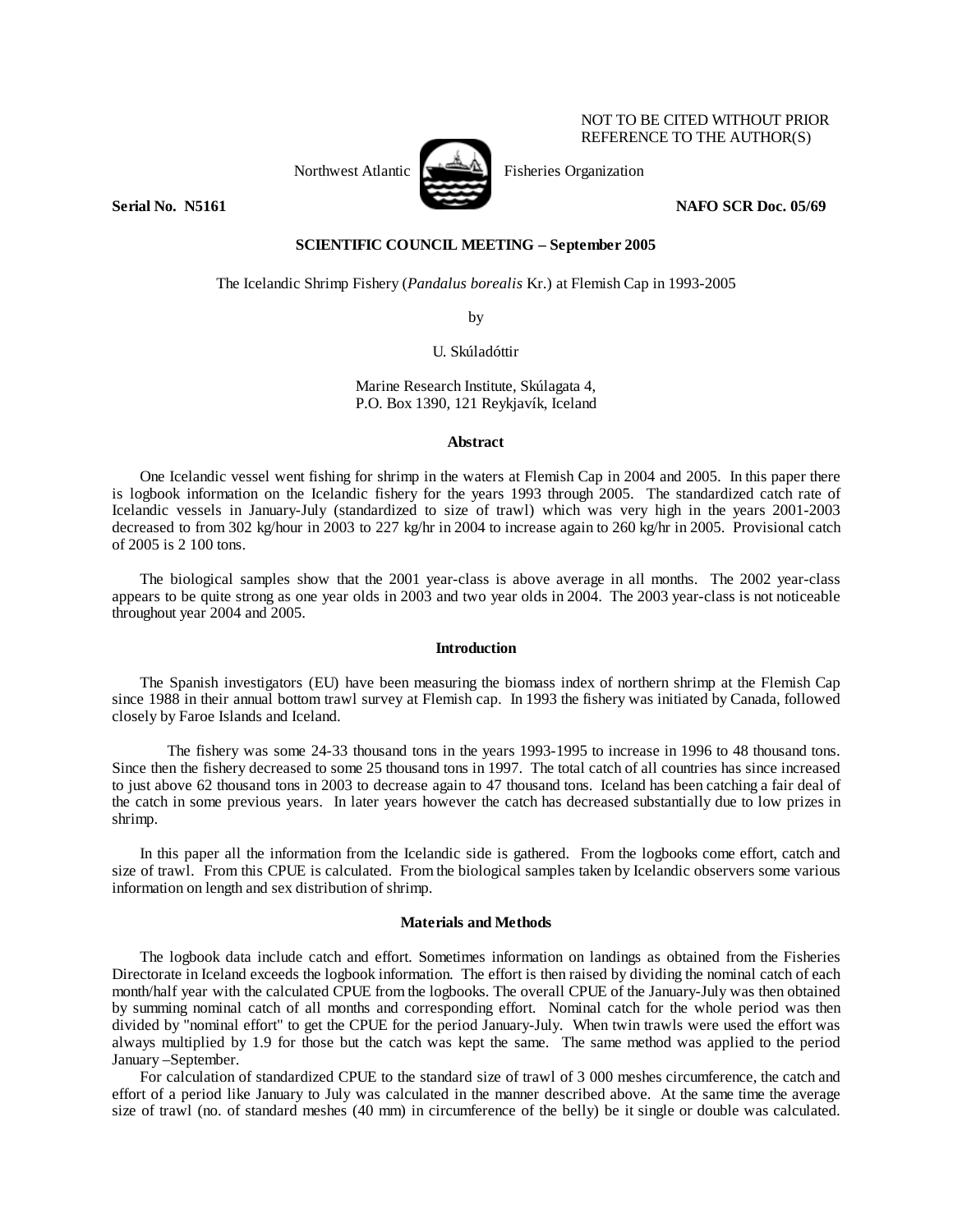The CPUE for trawl size 3 000 meshes was then considered to be proportional to the mean size of trawl in the same period.

Icelandic observers have sampled shrimp onboard Icelandic vessels since 1996 at Flemish Cap. The shrimp was measured fresh to the nearest 0.5 mm using Vernier callipers. Observers then sorted each length class into males transitionals and females using the method of Rasmussen (1953) and the females further into primiparous and multiparous using the sternal spine criterion of McCrary (1971).

### **Catch and Effort data**

 In 2005 the fishery was carried out since January (Table 1). The catch in 2005 so far is 2 072 tons (Table 2). Iceland decreased the total allowable catch (TAC) for Icelandic vessels from 13 500 for year 2003 to some 4 000 tons for 2005. There is no prosperity in the fisheries due to low prizes on shrimp and high cost of fuel.

 The CPUE for the year 1997 was the lowest ever for Iceland or 192 kg per trawling hour for the period January through July (Table 2). In 1998 the mean CPUE for the same period was much higher or 294 kg and decreased slightly in 1999 and 2000 to increase in 2001 to 2003 to 294-305 kg/hour. In 2004 the CPUE was only 227 kg/hour and far below average, following the peak year of 2003 when probably too much shrimp was caught at Flemish Cap, namely 62 thousand tons (Skuladottir and Guðmundsdottir, 2004), the advised catch by Scientific Council of NAFO being 45 thousand tons for the most recent years. In 2005 the CPUE is increasing again to 260 kg/hour, which is near the average.

The average size of gear used was about 3000 meshes in most years (Skuladottir, 2004), but increased to about 3500 meshes in the years 1999 to 2001 and to 4 460 meshes in 2004 and 2005. The trawl size in year 2004 and 2005 is by far the largest so the unstandardized CPUE of 2005 of 386 kg/hour as compared to 260 when standardized to that of 3 000 meshes gives an impression of the shrimp stock being larger than ever before. Therefore it makes more sense to look at CPUE at a standard trawl size. At the same time the use of twin trawls has increased in 1998 from a little less than 60% in 1995-1997 to about 93%- 99% in the years 2003-2005.

#### **Length frequencies and age groups**

 The length frequency distributions of Icelandic samples from 2003 through 2005 are shown by months in Figures 1-3. One year olds (2002 year-class) are seen late in year 2003 in the months September through December. This year-class can be followed in 2004 as two year olds and appears to be very prominent. The 2003 year-class is may be hinted at the size 10-11 mm in December 2004 (Fig. 2), but in 2005 the 2003 year-class seems practically invisible. As age assessments have not yet been carried out, further speculations will have to wait till later.

#### **References**

- MCCRARY, J.A. 1971. Sternal spines as a characteristic for differentiating between females of some Pandalidae*. J. Fish. Res. Board Can*., **28**: 98-100.
- RASMUSSEN. B. 1953. On the geographical variation in growth and sexual development of the deep sea prawn (*Pandalus borealis* Kr.). *Norweg. Fish. Mar. Invest. Rep*., **10** (3): 1-160.
- SKÚLADÓTTIR, U. 2004. An update of the Icelandic shrimp fishery (*Pandalus borealis* Kr.) at the Flemish Cap in 1993-2004. *NAFO SCR Doc*., No. 84, Serial No. N5054, 23 p.
- SKÚLADÓTTIR, U., and Á. Gudmundsdóttir 2004. An update of the Assessment of the International Fishery for shrimp fishery (*Pandalus borealis*) in Division 3M (Flemish Cap) in 1993-2004. *NAFO SCR Doc*., No. 89, Serial No. N5059, 14 p.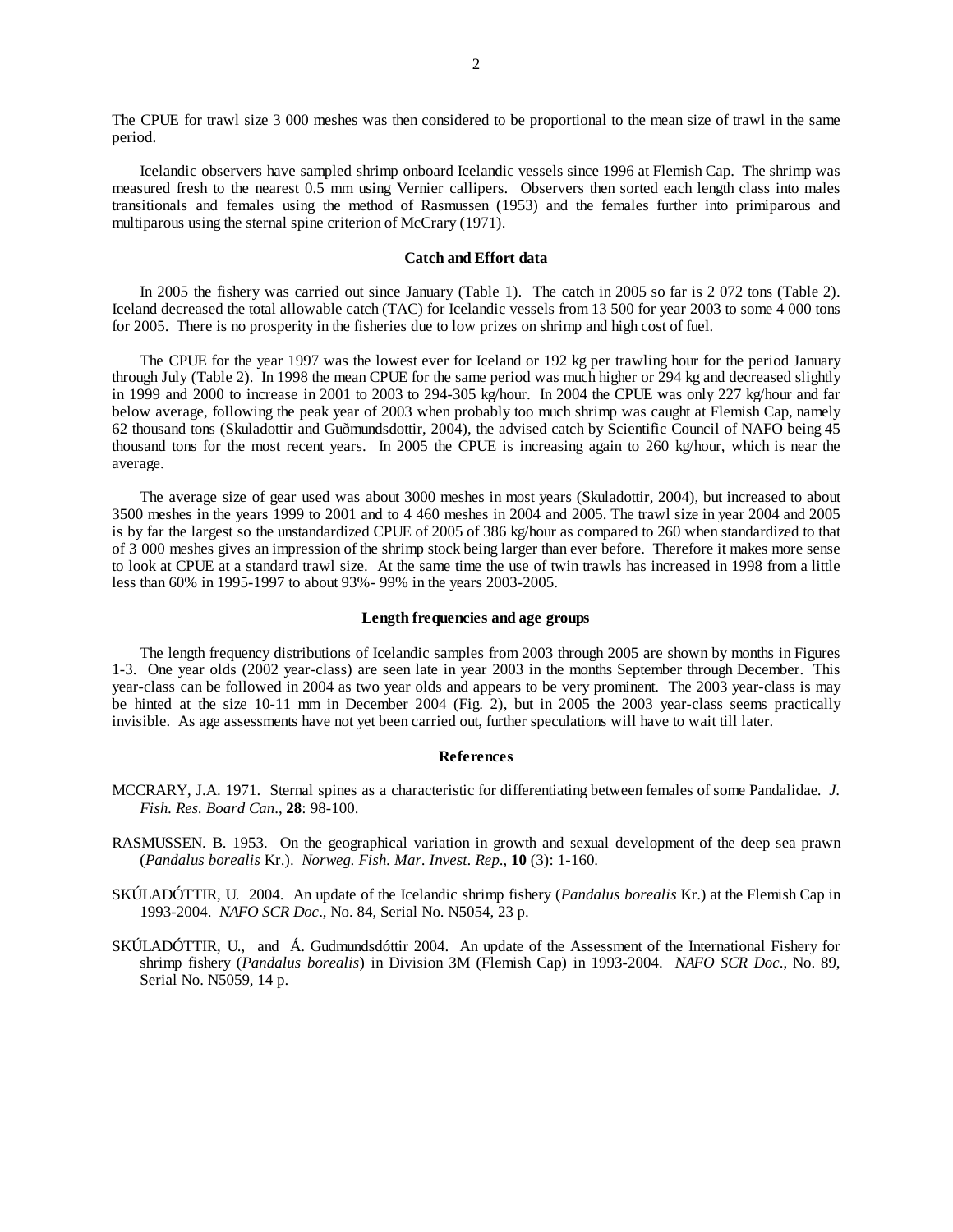|        | January - July    |                |                |                  | August - December |                |                 |                 | January - July |                   |                | August - December |                  |                   |                       |            |                |
|--------|-------------------|----------------|----------------|------------------|-------------------|----------------|-----------------|-----------------|----------------|-------------------|----------------|-------------------|------------------|-------------------|-----------------------|------------|----------------|
| Year   | Month             | CPUE           | Effort         | Catch            | Month             | CPUE           | Effort          | Catch           | Year           | Month             | CPUE           | Effort            | Catch            | Month             | CPUE                  | Effort     | Catch          |
| 1993   |                   |                |                |                  | Aug               | 320.4          | 1334            | 427.4           | 2001 *         | Jan               | 285.9          | 538               | 153.7            | Aug               | 292.6                 | 2094       | 612.9          |
|        |                   |                |                |                  | Sep               | 349.8          | 1034            | 361.7           |                | Feb               | 299.9          | 1593              | 477.6            | Sep               | 277.3                 | 1160       | 321.6          |
|        |                   |                |                |                  | Oct               | 231.7          | 334             | 77.4            |                | Mar               | 303.6          | 2174              | 660.0            | Oct               | 267.5                 | 1563       | 418.1          |
|        | Jun               | 380.2          | 1767           | 671.8            | Nov               | 306.8          | 588             | 180.4           |                | Apr               | 239.6          | 45                | 10.8             | Nov               | 253.4                 | 1210       | 306.6          |
|        | Jul<br>Subtotal   | 342.4<br>365.7 | 1097<br>2864   | 375.6<br>1047.4  | Dec<br>Subtotal   | 236.5<br>306.7 | 537<br>3827     | 127.0<br>1173.9 |                | May<br>Jun        | 271.1<br>282.9 | 917<br>2777       | 248.7<br>785.6   | Dec               | 500.8                 | 404        | 202.5          |
|        | Total             | 365.7          | 2918           | 1067.0           | Total             | 306.7          | 3834            | 1176.0          |                | Jul               | 296.5          | 2992              | 887.2            |                   |                       |            |                |
|        |                   |                |                |                  |                   |                |                 |                 |                | Subtotal          | 292.1          | 11036             | 3223.6           | Subtotal          | 289.5                 | 6431       | 1861.7         |
| 1994   | Jan               | 228.5          | 144            | 32.9             | Aug               | 175.3          | 1657            | 290.4           |                | Total             | 292.1          | 11036             | 3223.6           | Total             | 289.5                 | 7178       | 2077.8         |
|        | Feb               | 371.8          | 510            | 189.6            | Sep               | 126.9          | 476             | 60.4            |                |                   |                |                   |                  |                   |                       |            |                |
|        | Mar               | 295.5          | 531            | 156.9            | Oct               | 125.4          | 492             | 61.7            | 2002           | Jan               | 292.6          | 372               | 108.9            | Aug               | 311.7                 | 1739       | 542.0          |
|        | Jun               | 256.4          | 1297           | 332.5            | Nov               | 115.5          | 181             | 20.9            |                | Feb               | 343.4          | 705               | 242.0            | Sep               | 313.2                 | 1054       | 330.0          |
|        | Jul               | 212.9          | 2653           | 564.8            | Dec               | 75.0           | 8               | 0.6             |                | Mar               | 264.6          | 1786              | 472.4            | Oct               | 234.7                 | 923        | 216.7          |
|        | Subtotal<br>Total | 248.6<br>248.6 | 5135<br>6693   | 1276.7<br>1664.0 | Subtotal<br>Total | 154.2<br>154.2 | 2814<br>4123.74 | 434<br>636      |                | Apr<br>May        | 305.7<br>330.8 | 2056<br>2439      | 628.4<br>806.6   | Nov<br>Dec        | 312.9<br>359.9        | 559<br>437 | 174.9<br>157.1 |
|        |                   |                |                |                  |                   |                |                 |                 |                | Jun               | 346.0          | 2113              | 731.1            |                   |                       |            |                |
| 1995   | Feb               | 280.0          | 65             | 18.2             | Aug               | 178.0          | 4869            | 866.9           |                | Jul               | 444.6          | 1241              | 551.7            |                   |                       |            |                |
|        | Mar               | 246.8          | 711            | 175.5            | Sep               | 134.1          | 2928            | 392.5           |                | Subtotal          | 330.6          | 10710             | 3541.1           | Subtotal          | 301.6                 | 4711       | 1420.7         |
|        | Apr               | 149.9          | 1487           | 222.9            | Oct               | 166.3          | 2088            | 347.2           |                | Total             | 330.6          | 10711             | 3541.1           | Total             | 301.6                 | 7296       | 2200.3         |
|        | May               | 260.1          | 2617           | 680.7            | Nov               | 144.4          | 1074            | 155.1           |                |                   |                |                   |                  |                   |                       |            |                |
|        | June              | 248.9          | 3733           | 929.2            | Dec               | 174.5          | 740             | 129.1           | 2003           | Jan               | 384.3          | 162               | 62.1             | Aug               | 395.9                 | 956        | 378.6          |
|        | Jul               | 249.5<br>241.5 | 6625<br>15238  | 1653.0           | Subtotal          |                | 11699           | 1890.8          |                | Feb               | 422.0          | 715               | 301.8            | Sep               | 291.6                 | 818<br>941 | 238.5<br>331.6 |
|        | Subtotal<br>Total | 241.5          | 16932          | 3679.5<br>4088.5 | Total             | 161.6          | 161.6 21868.5   | 3534.4          |                | Mar<br>Apr        | 565.1<br>430.9 | 1303<br>967       | 736.3<br>416.5   | Oct<br>Nov        | 352.4<br>333.4        | 727        | 242.4          |
|        |                   |                |                |                  |                   |                |                 |                 |                | May               |                |                   |                  | Dec               | 606.8                 | 354        | 214.8          |
| 1996   | Jan               | 207.2          | 1755           | 363.7            | Aug               | 165.4          | 8156            | 1349.4          |                | Jun               | 329.7          | 925               | 305.1            |                   |                       |            |                |
|        | Feb               | 251.7          | 1326           | 333.7            | Sep               | 167.1          | 8089            | 1351.7          |                | Jul               | 287.6          | 85                | 24.5             |                   |                       |            |                |
|        | Mar               | 261.8          | 4604           | 1205.1           | Oct               | 129.7          | 5482            | 711.2           |                | Subtotal          | 444.2          | 4157              | 1846.3           | Subtotal          | 370.3                 | 3796       | 1405.9         |
|        | Apr               | 211.2          | 10754          | 2271.2           | Nov               | 137.9          | 1456            | 200.8           |                | Total             | 444.2          | 6041              | 2683.3           | Total             | 370.3                 | 5791       | 2144.7         |
|        | May               | 189.1          | 12749          | 2410.2           | Dec               | 158.1          | 253             | 40.0            |                |                   |                |                   |                  |                   |                       |            |                |
|        | Jun               | 202.5<br>235.9 | 13933<br>11963 | 2821.5<br>2821.5 |                   |                |                 |                 | 2004 *         | Jan<br>Feb        | 251.5<br>293.3 | 403<br>892        | 101.2<br>261.5   | Aug               | 417.2<br>291.5        | 763<br>818 | 318.2<br>238.5 |
|        | Jul<br>Subtotal   | 214.2          | 57084          | 12226.9          | Subtotal          | 155.9          | 23436           | 3653.1          |                | Mar               | 267.9          | 974               | 261.0            | Sep<br>Oct        | 328.4                 | 936        | 307.4          |
|        | Total             | 214.2          | 64760          | 13871.0          | Total             |                | 155.9 43688.7   | 6810.0          |                | Apr               | 280.2          | 1044              | 292.6            | Nov               | 371.3                 | 928        | 344.6          |
|        |                   |                |                |                  |                   |                |                 |                 |                | May               | 315.1          | 1089              | 343.0            | Dec               | 606.1                 | 354        | 214.8          |
| 1997   | Jan               | 175.8          | 413            | 72.6             | Aug               | 206.7          | 4252            | 879.0           |                | Jun               | 403.5          | 1015              | 409.5            |                   |                       |            |                |
|        | Feb               | 214.7          | 621            | 133.3            | Sep               | 202.4          | 3476            | 703.6           |                | Jul               | 386.9          | 967               | 374.3            |                   |                       |            |                |
|        | Apr               | 135.0          | 514            | 69.4             | Oct               | 222.0          | 2519            | 559.1           |                | Subtotal          | 320.1          | 6383              | 2043.0           | Subtotal          | 374.7                 | 3799       | 1423.5         |
|        | May               | 141.4<br>167.7 | 3736<br>5386   | 528.2<br>903.2   | Nov               | 192.5<br>176.9 | 1039<br>429     | 200.0<br>75.9   |                | Total             | 320.1          | 6383              | 2043.0           | Total             | 374.7                 | 4067       | 1524.0         |
|        | Jun<br>Jul        | 209.2          | 5802           | 1213.7           | Dec               |                |                 |                 | 2005*          | Jan               | 150.0          | 4                 | 0.6              | Aug               | 437.4                 | 705        | 308.4          |
|        | Subtotal          | 177.3          | 16472          | 2920.4           | Subtotal          | 206.4          | 11715           | 2417.6          |                | Feb               | 284.4          | 988               | 281.0            | Sep               |                       |            |                |
|        | Total             | 177.3          | 19478          | 3453.3           | Total             | 206.4          | 14681           | 3029.6          |                | Mar               | 344.2          | 933               | 321.1            |                   |                       |            |                |
|        |                   |                |                |                  |                   |                |                 |                 |                | Apr               | 339.9          | 969               | 329.4            |                   |                       |            |                |
| 1998 * | Feb               | 217.2          | 297            | 64.5             | Aug               | 256.4          | 3184            | 816.3           |                | May               | 442.9          | 860               | 380.9            |                   |                       |            |                |
|        | Mar               | 206.8          | 812            | 167.9            | Sep               | 184.5          | 5028            | 927.5           |                | Jun               | 431.7          | 943               | 407.1            |                   |                       |            |                |
|        | Apr               | 229.5          | 880            | 202.0            | Oct               | 196.3          | 3612            | 708.9           |                | Jul               | 449.5          | 994               | 446.8            |                   |                       |            |                |
|        | May<br>Jun        | 261.4<br>330.7 | 2820<br>3537   | 737.2<br>1169.7  | Nov<br>Dec        | 204.6<br>222.5 | 1761<br>644     | 360.3<br>143.3  |                | Subtotal<br>Total | 380.8<br>380.8 | 5691<br>5442      | 2166.9<br>2072.0 | Subtotal<br>Total | 437.4<br>۳<br>#DIV/0! | 705<br>0   | 308.4          |
|        | Jul               | 285.3          | 4117           | 1174.7           |                   |                |                 |                 |                |                   |                |                   |                  |                   |                       |            |                |
|        | Subtotal          | 282.1          | 12463          | 3516.0           | Subtotal          | 207.8          | 14229           | 2956.3          |                |                   |                |                   |                  |                   |                       |            |                |
|        | Total             | 282.1          | 12657          | 3570.8           | Total             |                | 207.8 14446.6   | 3001.5          |                |                   |                |                   |                  |                   |                       |            |                |
|        |                   |                |                |                  |                   |                |                 |                 |                |                   |                |                   |                  |                   |                       |            |                |
| 1999 * | Feb               | 350.5          | 382            | 133.9            | Aug               | 250.8          | 3642            | 913.4           |                |                   |                |                   |                  |                   |                       |            |                |
|        | Mar<br>Apr        | 289.4<br>253.0 | 1851<br>3483   | 535.7<br>881.2   | Sep<br>Oct        | 235.5<br>255.6 | 1371<br>2150    | 322.9<br>549.6  |                |                   |                |                   |                  |                   |                       |            |                |
|        | May               | 249.5          | 5941           | 1482.3           | Nov               | 256.2          | 2173            | 556.8           |                |                   |                |                   |                  |                   |                       |            |                |
|        | Jun               | 285.8          | 5993           | 1712.7           | Dec               | 230.6          | 989             | 228.1           |                |                   |                |                   |                  |                   |                       |            |                |
|        | Jul               | 280.4          | 5224           | 1464.6           |                   |                |                 |                 |                |                   |                |                   |                  |                   |                       |            |                |
|        | Subtotal          | 271.5          | 22874          | 6210.4           | Subtotal          | 249.0          | 10325           | 2570.8          |                |                   |                |                   |                  |                   |                       |            |                |
|        | Total             | 271.5          | 24009          | 6518.6           | Total             | 249.0          | 10837           | 2698.4          |                |                   |                |                   |                  |                   |                       |            |                |
|        |                   |                |                |                  |                   |                |                 |                 |                |                   |                |                   |                  |                   |                       |            |                |
| 2000 * | Jan               | 263.8          | 1050           | 277.0            | Aug               | 244.9          | 2357            | 577.1           |                |                   |                |                   |                  |                   |                       |            |                |
|        | Feb               | 280.5<br>306.3 | 2206           | 618.8            | Sep               | 239.0          | 2134<br>1787    | 510.2           |                |                   |                |                   |                  |                   |                       |            |                |
|        | Mar<br>Apr        | 280.7          | 3297<br>4378   | 1009.8<br>1229.0 | Oct<br>Nov        | 274.8<br>256.1 | 2984            | 491.1<br>764.3  |                |                   |                |                   |                  |                   |                       |            |                |
|        | May               | 231.9          | 4943           | 1146.6           | Dec               | 267.5          | 798             | 213.5           |                |                   |                |                   |                  |                   |                       |            |                |
|        | Jun               | 304.3          | 3679           | 1119.6           |                   |                |                 |                 |                |                   |                |                   |                  |                   |                       |            |                |
|        | Jul               | 250.1          | 3064           | 766.4            |                   |                |                 |                 |                |                   |                |                   |                  |                   |                       |            |                |
|        | Subtotal          | 272.7          | 22618          | 6167.2           | Subtotal          | 254.1          | 10060           | 2556.2          |                |                   |                |                   |                  |                   |                       |            |                |
|        | Total             | 272.7          | 22618          | 6167.2           | Total             | 254.1          | 11051           | 2807.8          |                |                   |                |                   |                  |                   |                       |            |                |

|              | TABLE 1. Catch (tons) effort (trawling hours *1.9 when double trawl) and unstandardized CPUE (kg/hr) of Icelandic vessels at |
|--------------|------------------------------------------------------------------------------------------------------------------------------|
| Flemish Cap. |                                                                                                                              |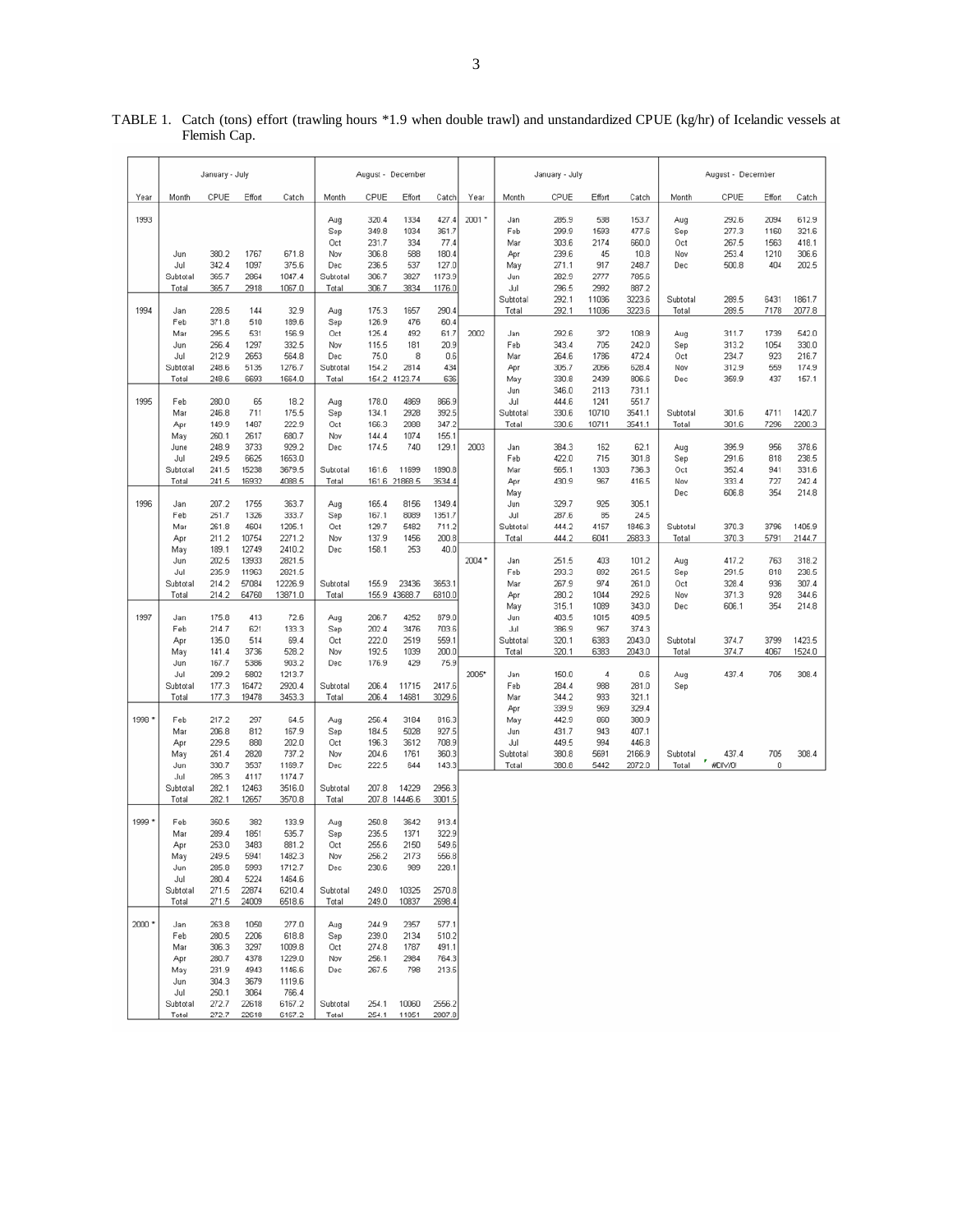TABLE 2. Nominal catch for the whole year and some averages calculated from the Icelandic logbooks to show trends in CPUEs and size of trawl with years. In calculations of CPUE the effort of twin trawls is multiplied by 1.9. CPUE of January-July (high lighted) adjusted to that of 3 000 meshes trawl is comparable at this time of the year.

| Year                                                 | Nominal Catch<br>Tons                                | Twin trawls<br>% of catch                            | Mean trawl size<br>No. of meshes<br>January-July     | Unstandardized<br>CPUE<br>January-July        | <b>CPUE</b> at size<br>3000 trawl<br>January-July | Mean trawl size<br>No. of meshes<br>January-Sept | Unstandardized<br>CPUE<br>January-Sept | CPUE at size<br>3000 trawl<br>January-Sept. |  |
|------------------------------------------------------|------------------------------------------------------|------------------------------------------------------|------------------------------------------------------|-----------------------------------------------|---------------------------------------------------|--------------------------------------------------|----------------------------------------|---------------------------------------------|--|
| 1993<br>1994<br>1995<br>1996<br>1997<br>1998         | 2 2 4 3<br>2 3 0 0<br>7623<br>20681<br>6483<br>6572  | 43.4<br>54.4<br>38.2<br>42.9<br>53.4<br>74.8         | 3063<br>2994<br>2779<br>2803<br>2780<br>3016         | 373<br>238<br>254<br>206<br>188<br>288        | 363<br>240<br>283<br>218<br>192<br>294            | 3102<br>2951<br>2733<br>2813<br>2921<br>2974     | 356<br>216<br>228<br>198<br>198<br>264 | 344<br>219<br>251<br>211<br>203<br>266      |  |
| 1999<br>2000<br>2001<br>2002<br>2003<br>2004<br>2005 | 9217<br>8978<br>5301<br>5741<br>4695<br>3567<br>2072 | 70.6<br>81.4<br>63.0<br>73.6<br>92.6<br>98.9<br>99.0 | 3441<br>3528<br>3571<br>3713<br>3949<br>4460<br>4460 | 280<br>287<br>328<br>370<br>367<br>320<br>386 | 252<br>245<br>290<br>305<br>302<br>227<br>260     | 3402<br>3528<br>3518<br>3713<br>4004<br>4460     | 276<br>282<br>325<br>363<br>358<br>332 | 243<br>240<br>289<br>294<br>291<br>250      |  |
| Mean 93-2004                                         | 7357                                                 | 66                                                   | 3341                                                 | 292                                           | 268                                               | 3343                                             | 283                                    | 258                                         |  |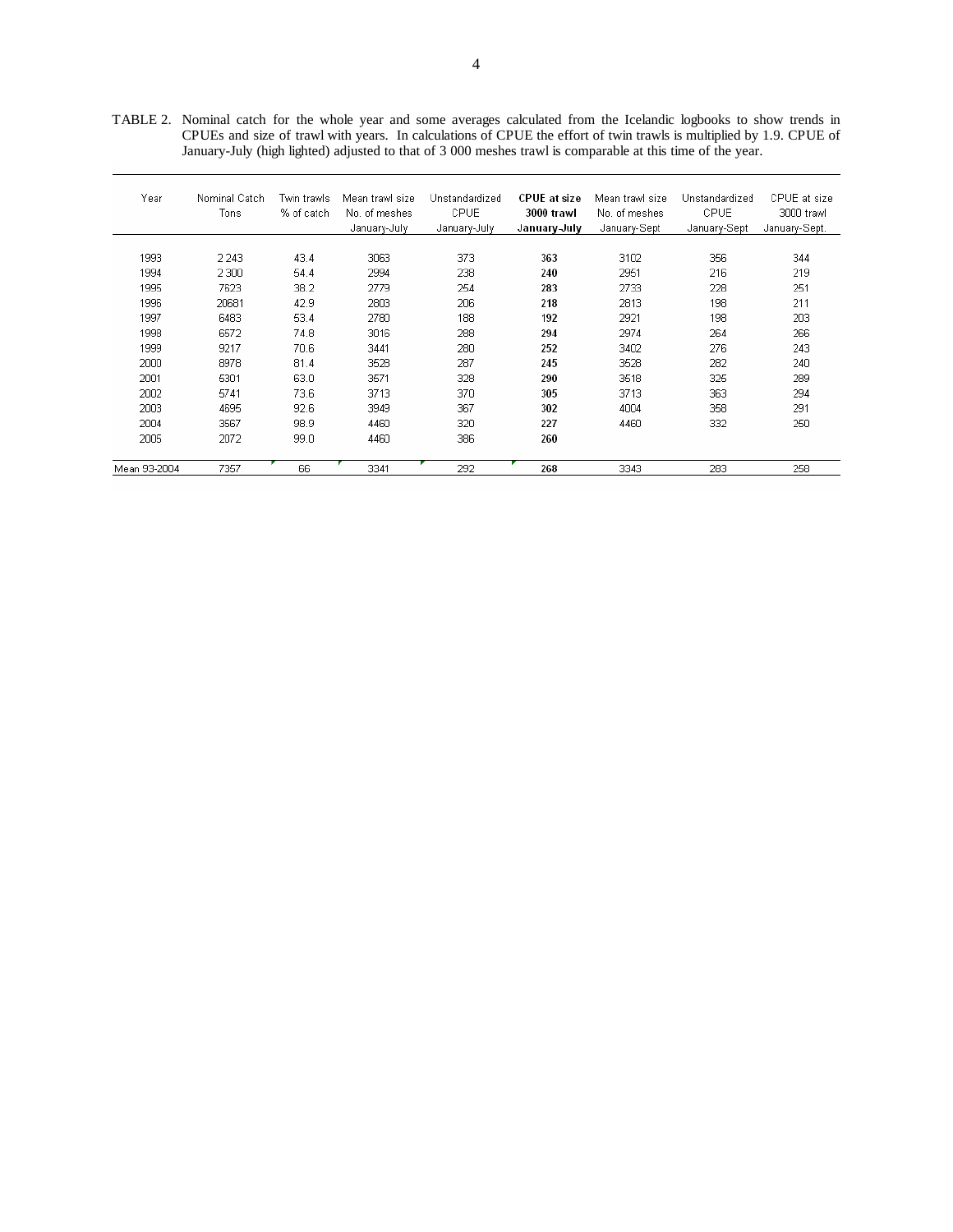

Fig.1. The length frequency distribution of northern shrimp at Flemish Cap by months in 2003.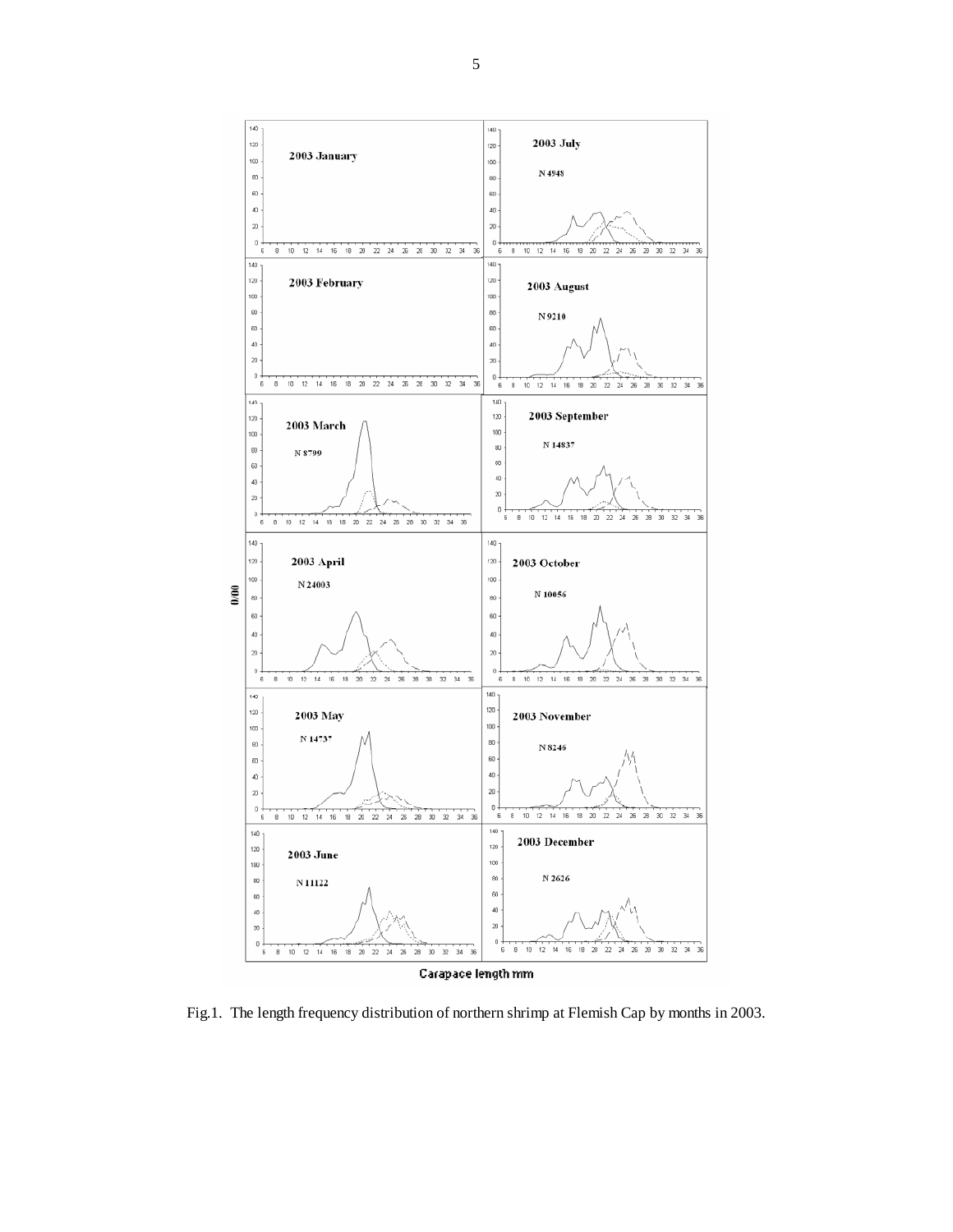

Fig.2. The length frequency distribution of northern shrimp at Flemish Cap by months in 2004.